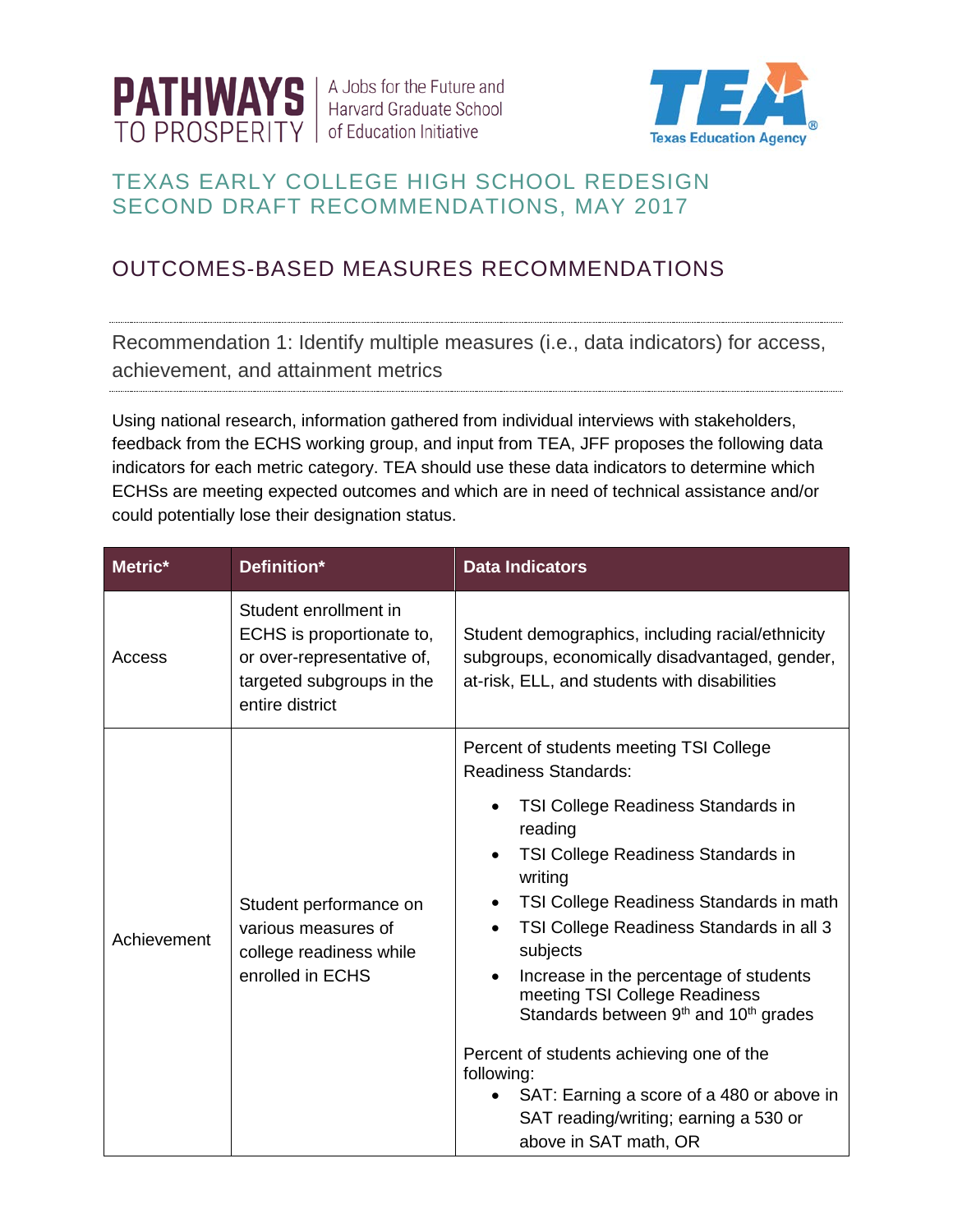|            |                                                  | math; earning a 19 or above in English;<br>earning a composite score of 23<br>Percent of students earning passing scores on<br>the following EOC assessment:<br>Algebra I EOC assessment in 9 <sup>th</sup> grade<br>English II EOC assessment<br>Percent of students:<br>Retained in early college, by subgroup                                                                                               |
|------------|--------------------------------------------------|----------------------------------------------------------------------------------------------------------------------------------------------------------------------------------------------------------------------------------------------------------------------------------------------------------------------------------------------------------------------------------------------------------------|
| Attainment | Student completion of<br><b>ECHS</b> programming | (grade-to-grade retention rate)<br>Completing a college-level English course<br>Completing a college-level math course<br>Earning 15 college credits<br>Earning 30 college credits<br>Earning 42 college credits<br>Passing an AP exam with 3 or higher<br>Earning postsecondary degree and/or<br>credential by high school graduation<br>Graduating high school in 4 years (4-year<br>cohort graduation rate) |

\* included in first draft of recommendations, April 2017

Recommendation 2: Define yearly targets for provisional early colleges, early colleges, and distinguished early colleges

TEA should review outcomes-based measures (as defined in recommendation 1) from all ECHSs annually, and designate ECHS status according to performance on the data indicators. The defined yearly targets will serve multiple purposes:

- Identify which ECHSs qualify for inclusion in certain designation categories (e.g., provisional early college, early college, and distinguished early college)\*
- Identify which ECHSs need improvement, and therefore are in need of targeted assistance and/or support\*
- Encourage the middle of the field to attain higher performance, identify and support the lowest performers, and recognize and reward the highest performers

\* included in first draft of recommendations, April 2017

Due to limited TEA data at this time, JFF was not able to determine annual targets for the achievement and attainment metrics. See the appendix for an outline of the annual targets for the access metric.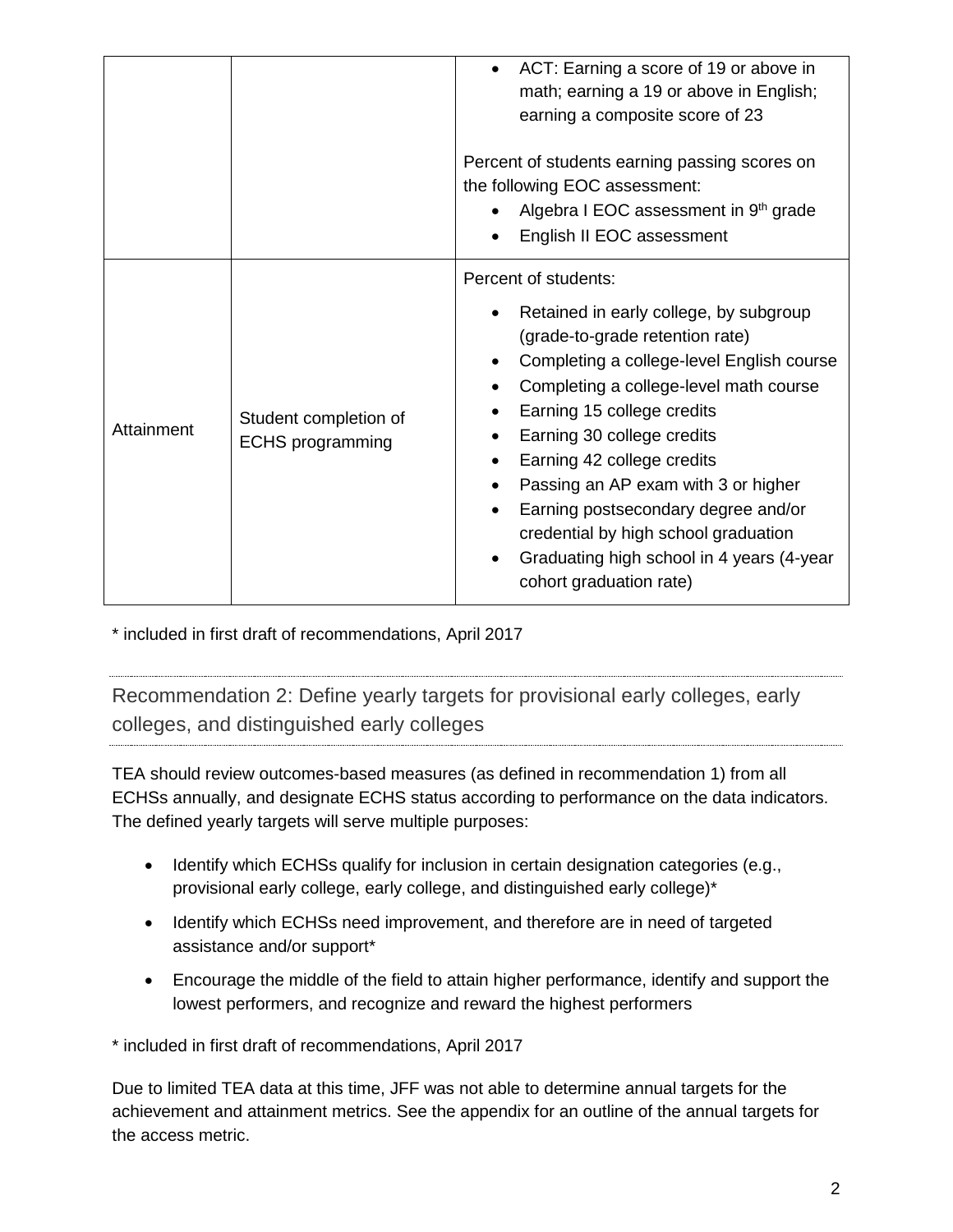Recommendation 3: Hold ECHS models to the same target outcomes, but account for differences in the time it takes to achieve them

There are four distinct ECHS models JFF considered when defining yearly targets for each metric category: standalone (i.e., built for purpose), wall-to-wall (i.e., transformational), school within a school, and career technical education focused schools. JFF also considered the unique circumstances facing rural ECHS. We strongly heard from the field that all ECHSs, no matter the model or context, should be held to the same targets. However, some models may require additional time in order to achieve those targets. It should also be explicit that although some models may require more time to reach targets, all ECHSs should be making measurable yearly progress until the targets are met.

| Access      | All models should be meeting the targets within the same timeframe.                                                                                                                                                  |
|-------------|----------------------------------------------------------------------------------------------------------------------------------------------------------------------------------------------------------------------|
| Attainment  | Wall-to-wall models may need more time to reach the targets to account<br>for the shift from a comprehensive high school to an ECHS.                                                                                 |
|             | Wall-to-wall models may need more time to reach the targets to account<br>for the shift from a comprehensive high school to an ECHS.                                                                                 |
| Achievement | Rural ECHSs may need more time to reach the targets to account for the<br>challenge of limited course offerings due to the proximity to the college or<br>to limited credentialed teachers in certain subject areas. |

# NEXT STEPS

In the next iteration of recommendations – dependent on additional data from TEA – JFF will provide yearly targets for the achievement and attainment metric categories. The next iteration will also include recommendations for revising the blueprint and application process.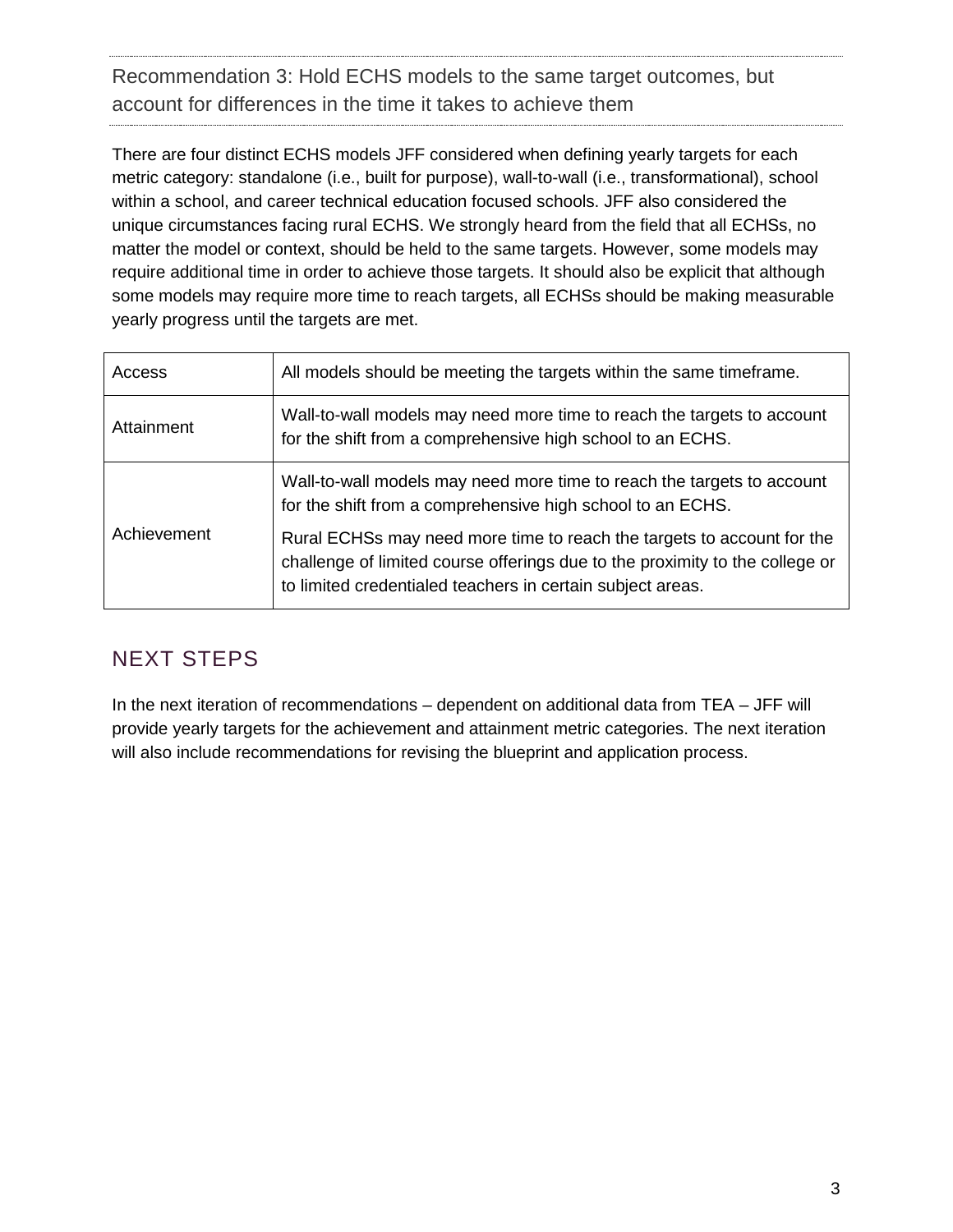## APPENDIX: UNPACKING THE ACCESS METRIC

The extent to which the demographics of an ECHS proportionately reflects its local district enrollment is an indicator of the school's accessibility and the effectiveness of its efforts to reach and serve the target population. ECHS enrollment should be approximately representative of its district, and schools exceeding proportional representation of certain target populations merit distinction. For example, ECHS attendance has proven an effective strategy for raising the rates of high school graduation and college matriculation for at-risk students, and the ECHS designation process should recognize schools that have successfully recruited and enrolled this group.

The charts below illustrate how proportional representation of student groups will be used to assess a school's success in meeting access targets. These charts are based on JFF's analysis of data provided by TEA on the student demographics of ECHS ("academies") compared to their home districts, using fall 2016-17 PEIMS data. Each chart denotes three groupings of ECHSs; those above a designated cutpoint, those in the middle, and those below a cutpoint. Those cutpoints were used to determine targets for provisional early college, early college, and distinguished early college categories.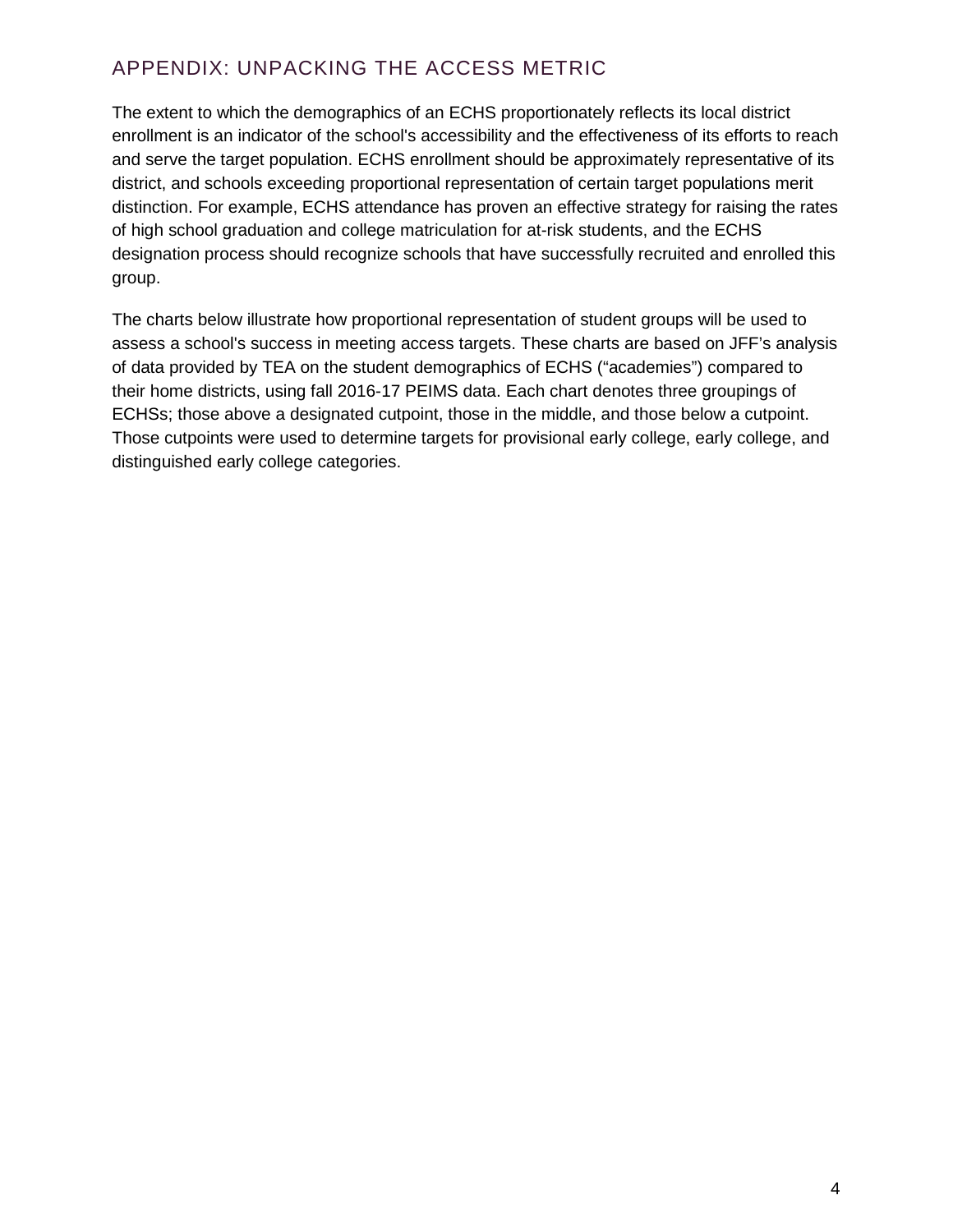

### **A. Economically Disadvantaged**

Green points represent ECHSs in which the percentage of economically disadvantaged students is equal to or greater than the percentage of economically disadvantaged students enrolled in the ECHS's local district overall. These points fall on or above the green dashed line, which delineates proportional representation. **48%** of existing ECHSs in 2016-2017 are in this group.

The region between the green and blue dashed lines captures ECHSs in which the enrollment rates of economically disadvantaged students are no greater than 5% points lower than the percentage of economically disadvantaged students enrolled in the local district overall. **33%** of existing ECHSs in 2016-2017 are in this group.

Red points represent schools in which enrollment rates of economically disadvantaged students are 5% or more percentage points lower than the percentage of economically disadvantaged students enrolled in the local district overall. **19%** of existing ECHSs in 2016-2017 are in this group.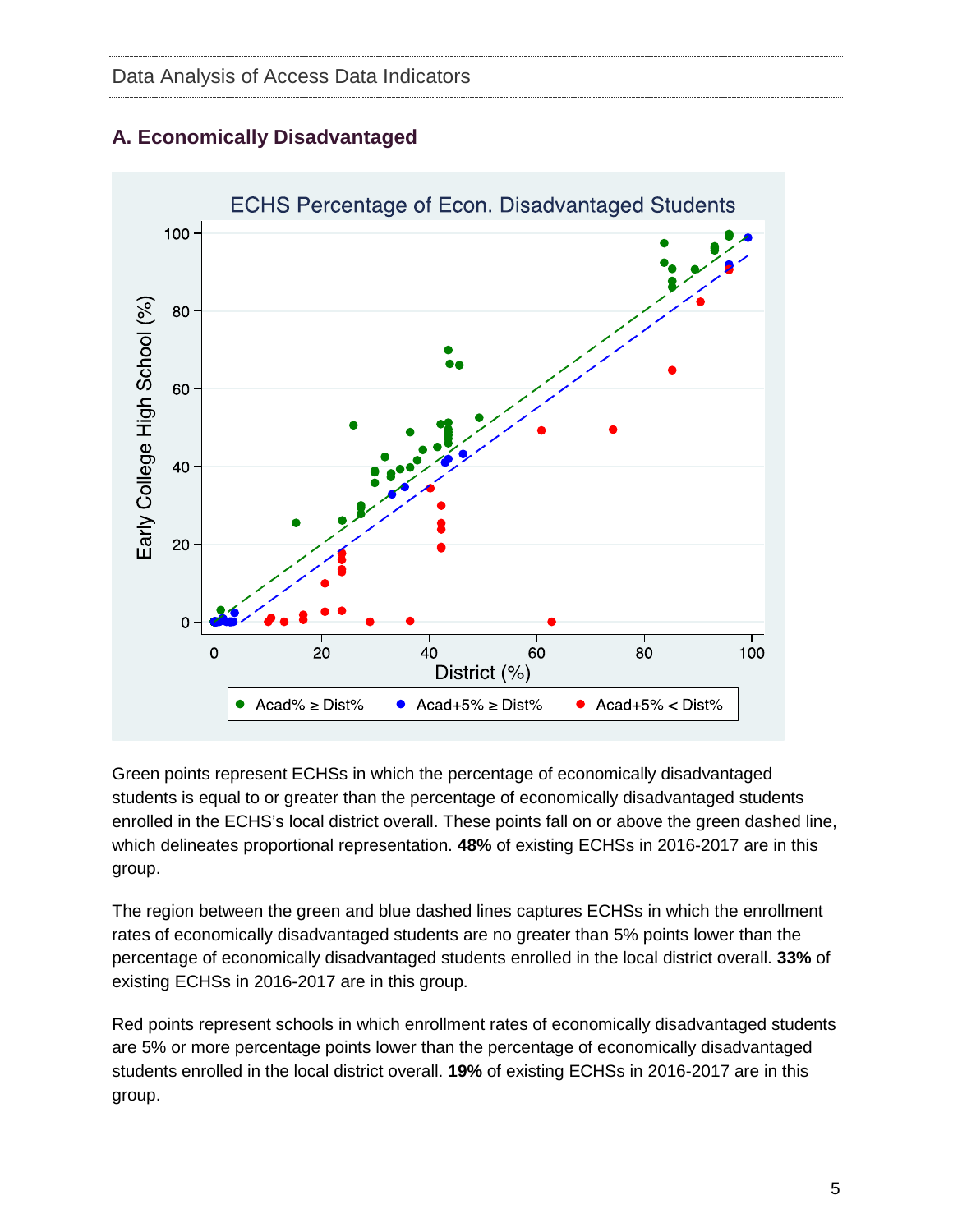**B. Male**



Green points represent ECHSs in which the percentage of male students is equal to or greater than the percentage of male students enrolled in the ECHS's local district overall. These points fall on or above the green dashed line, which delineates proportional representation. **15%** of schools are in this group.

The region between the green and blue dashed lines captures ECHSs in which the enrollment rates of male students are no greater than 5% points lower than the percentage of male students enrolled in the local district overall. **18%** of schools are in this group.

Red points represent schools in which enrollment rates of male students are 5% or more percentage points lower than the percentage of male students enrolled in the local district overall. **67%** of schools are in this group.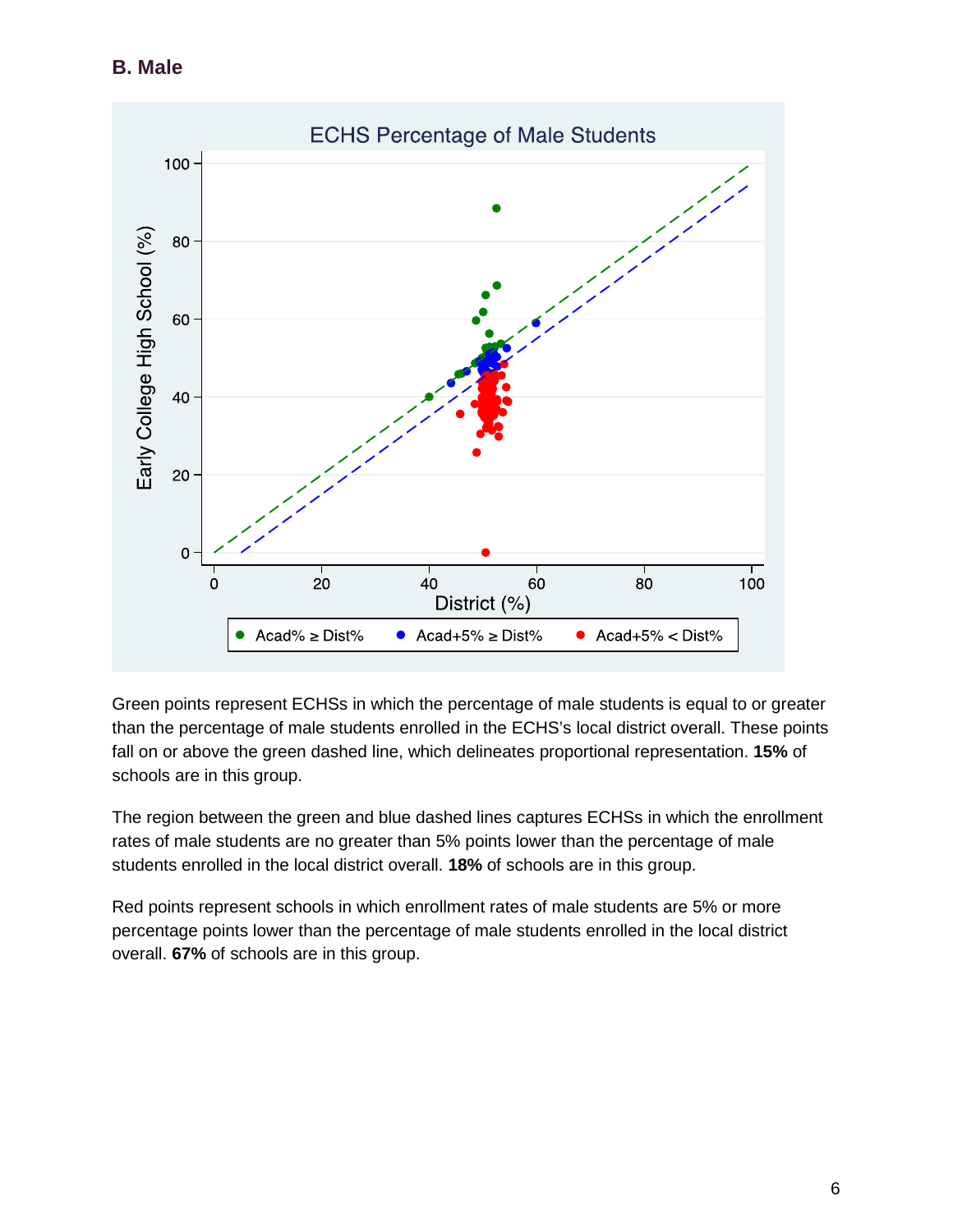#### **C. African American**



Green points represent ECHSs in which the percentage of African American students is equal to or greater than the percentage of African American students enrolled in the ECHS's local district overall. These points fall on or above the green dashed line, which delineates proportional representation. **63%** of schools are in this group.

The region between the green and blue dashed lines captures ECHSs in which the enrollment rates of African American students are no greater than 5% points lower than the percentage of African American students enrolled in the local district overall. **21%** of schools are in this group.

Red points represent schools in which enrollment rates of African American students are 5% or more percentage points lower than the percentage of African American students enrolled in the local district overall. **16%** of schools are in this group.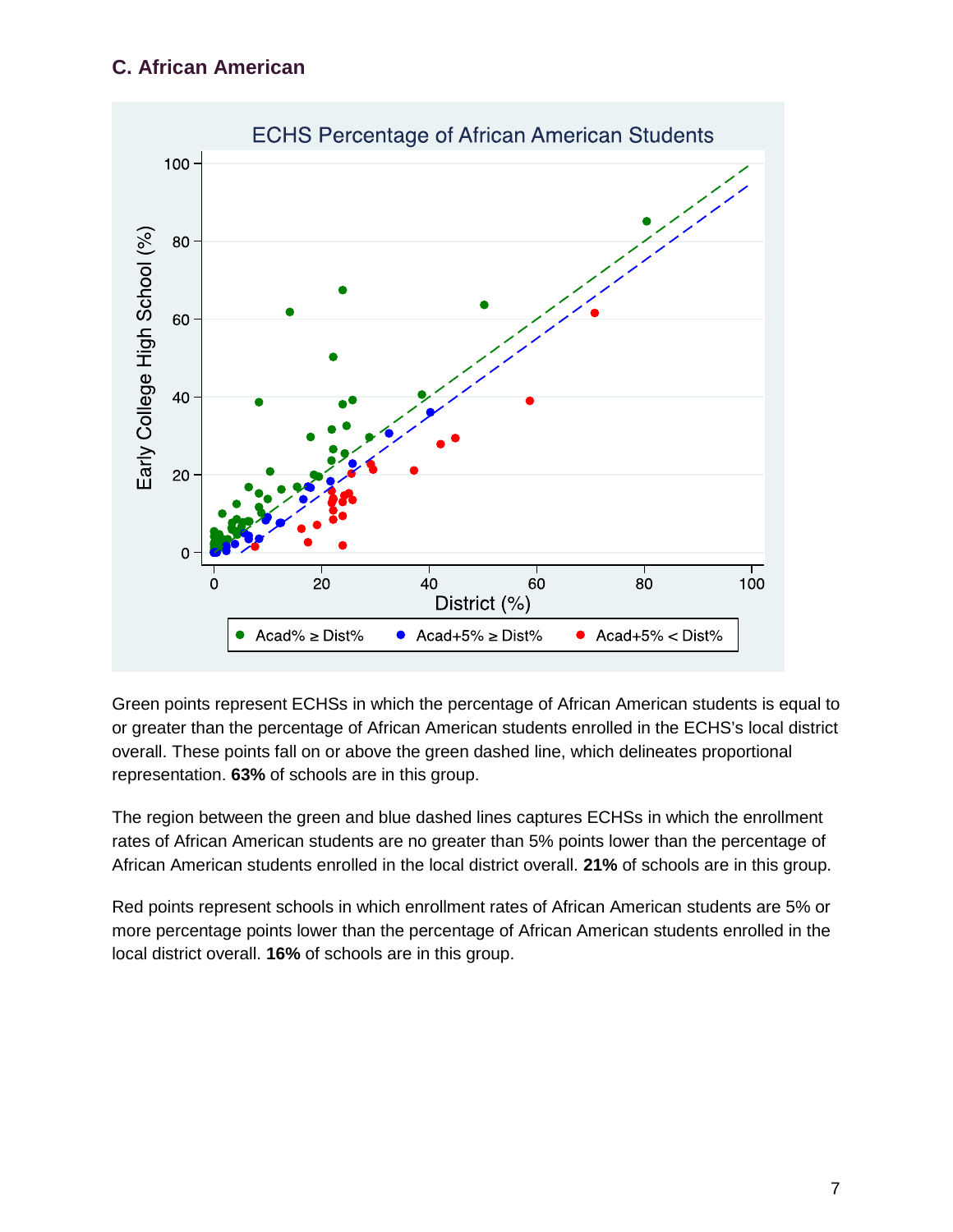### **D. Hispanic**



Green points represent ECHSs in which the percentage of Hispanic students is equal to or greater than the percentage of Hispanic students enrolled in the ECHS's local district overall. These points fall on or above the green dashed line, which delineates proportional representation. **63%** of schools are in this group.

The region between the green and blue dashed lines captures ECHSs in which the enrollment rates of Hispanic students are no greater than 5% points lower than the percentage of Hispanic students enrolled in the local district overall. **24%** of schools are in this group.

Red points represent schools in which enrollment rates of Hispanic students are 5% or more percentage points lower than the percentage of Hispanic students enrolled in the local district overall. **13%** of schools are in this group.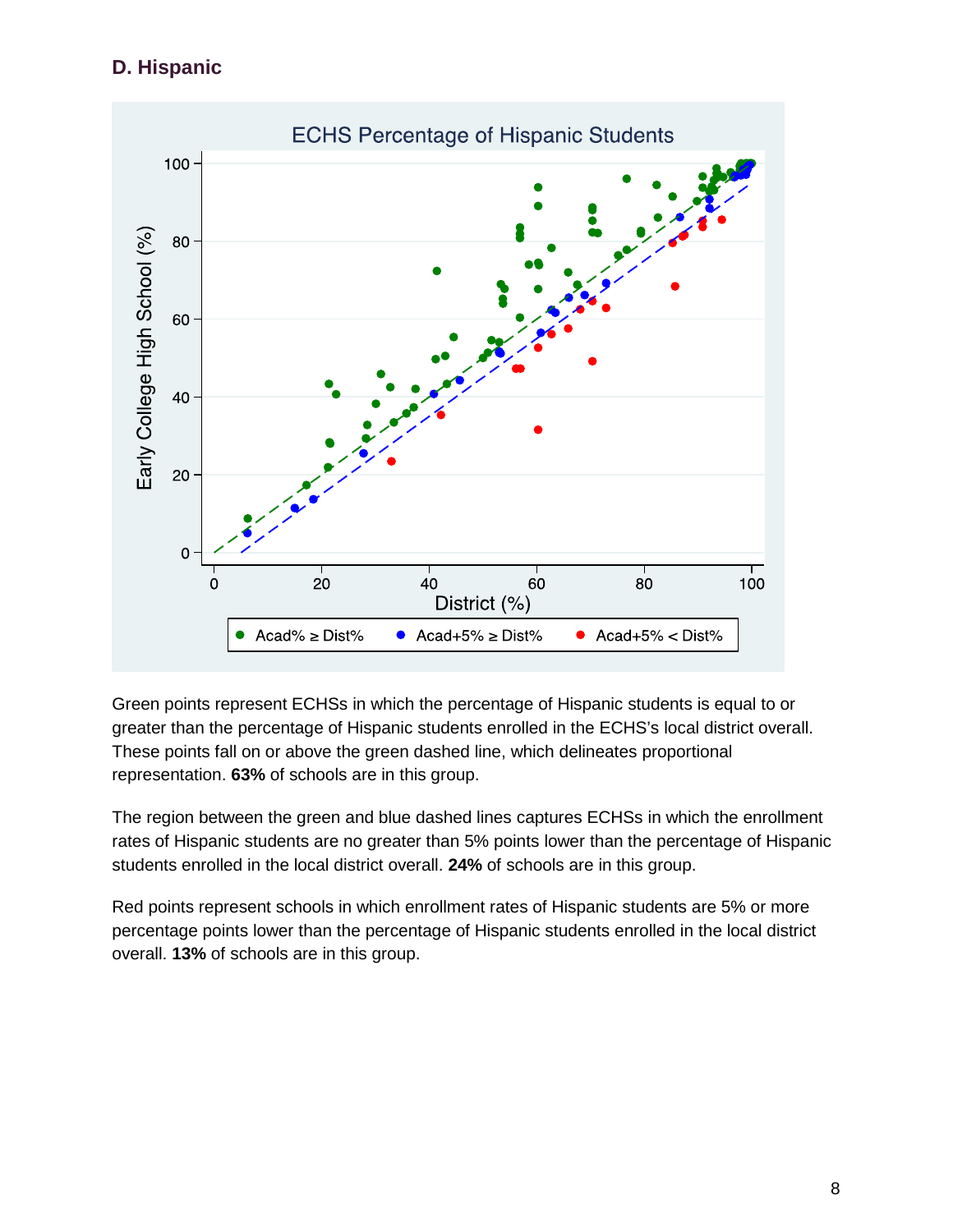**E. At-Risk**



Green points represent ECHSs in which the percentage of at-risk students is equal to or greater than the percentage of at-risk students enrolled in the ECHS's local district overall. These points fall on or above the green dashed line, which delineates proportional representation. **14%** of schools are in this group.

The region between the green and blue dashed lines captures ECHSs in which the enrollment rates of at-risk students are no greater than 15% points lower than the percentage of at-risk students enrolled in the local district overall. **27%** of schools are in this group.

Red points represent schools in which enrollment rates of at-risk students are 15% or more percentage points lower than the percentage of at-risk students enrolled in the local district overall. **59%** of schools are in this group.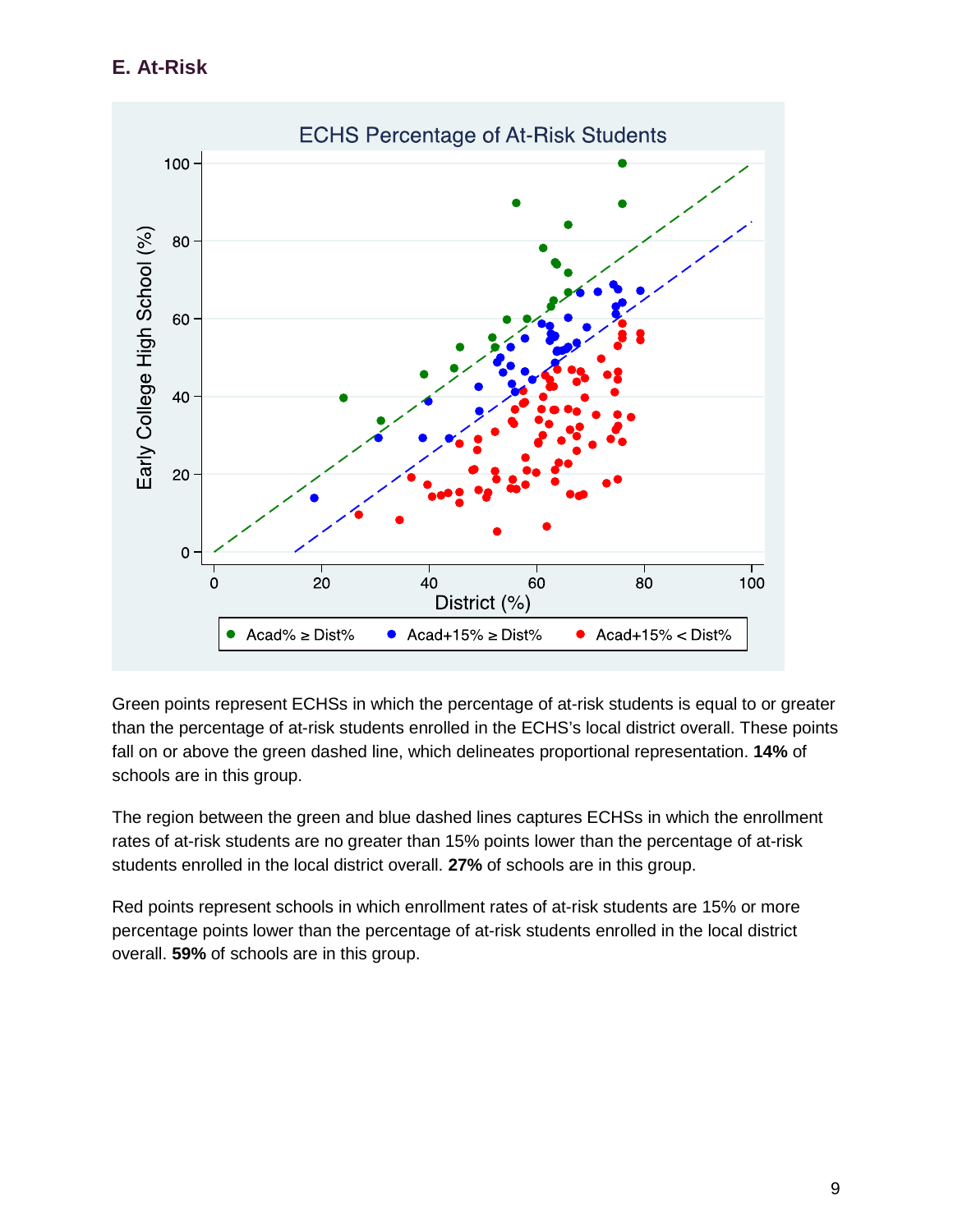



Green points represent ECHSs in which the percentage of students on IEPs is equal to or greater than the percentage of students on IEPs enrolled in the ECHS's local district overall. These points fall on or above the green dashed line, which delineates proportional representation. **13%** of schools are in this group.

The region between the green and blue dashed lines captures ECHSs in which the enrollment rates of students on IEPs are no greater than 5% points lower than the percentage of students on IEPs enrolled in the local district overall. **17%** of schools are in this group.

Red points represent schools in which enrollment rates of students on IEPs are 5% or more percentage points lower than the percentage of students on IEPs enrolled in the local district overall. **70%** of schools are in this group.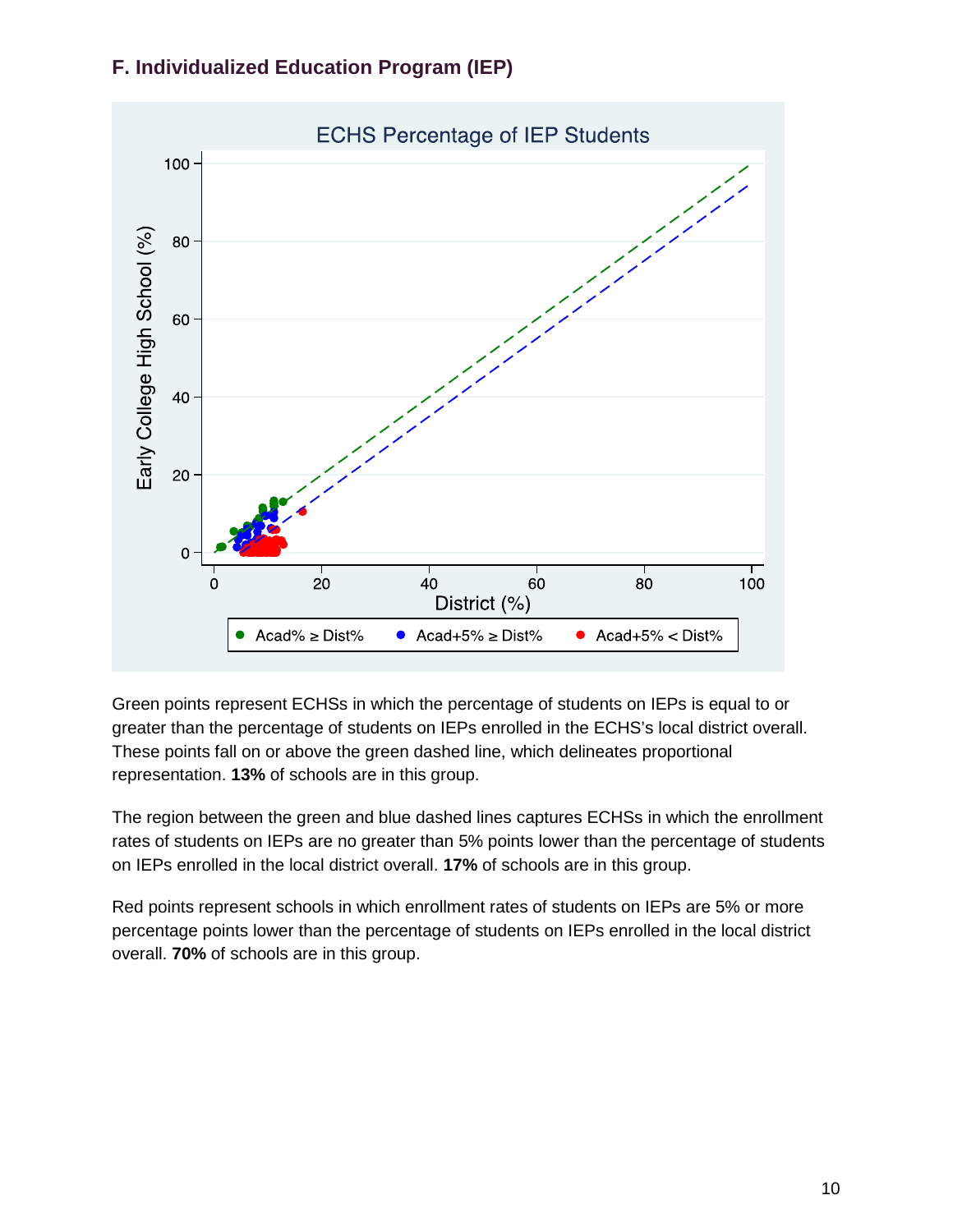### **G. English Language Learners (ELL)**



Green points represent ECHSs in which the percentage of ELL students is equal to or greater than the percentage of ELL students enrolled in the ECHS's local district overall. These points fall on or above the green dashed line, which delineates proportional representation. **20%** of schools are in this group.

The region between the green and blue dashed lines captures ECHSs in which the enrollment rates of ELL students are no greater than 5% points lower than the percentage of ELL students enrolled in the local district overall. **30%** of schools are in this group.

Red points represent schools in which enrollment rates of ELL students are 5% or more percentage points lower than the percentage of ELL students enrolled in the local district overall. **50%** of schools are in this group.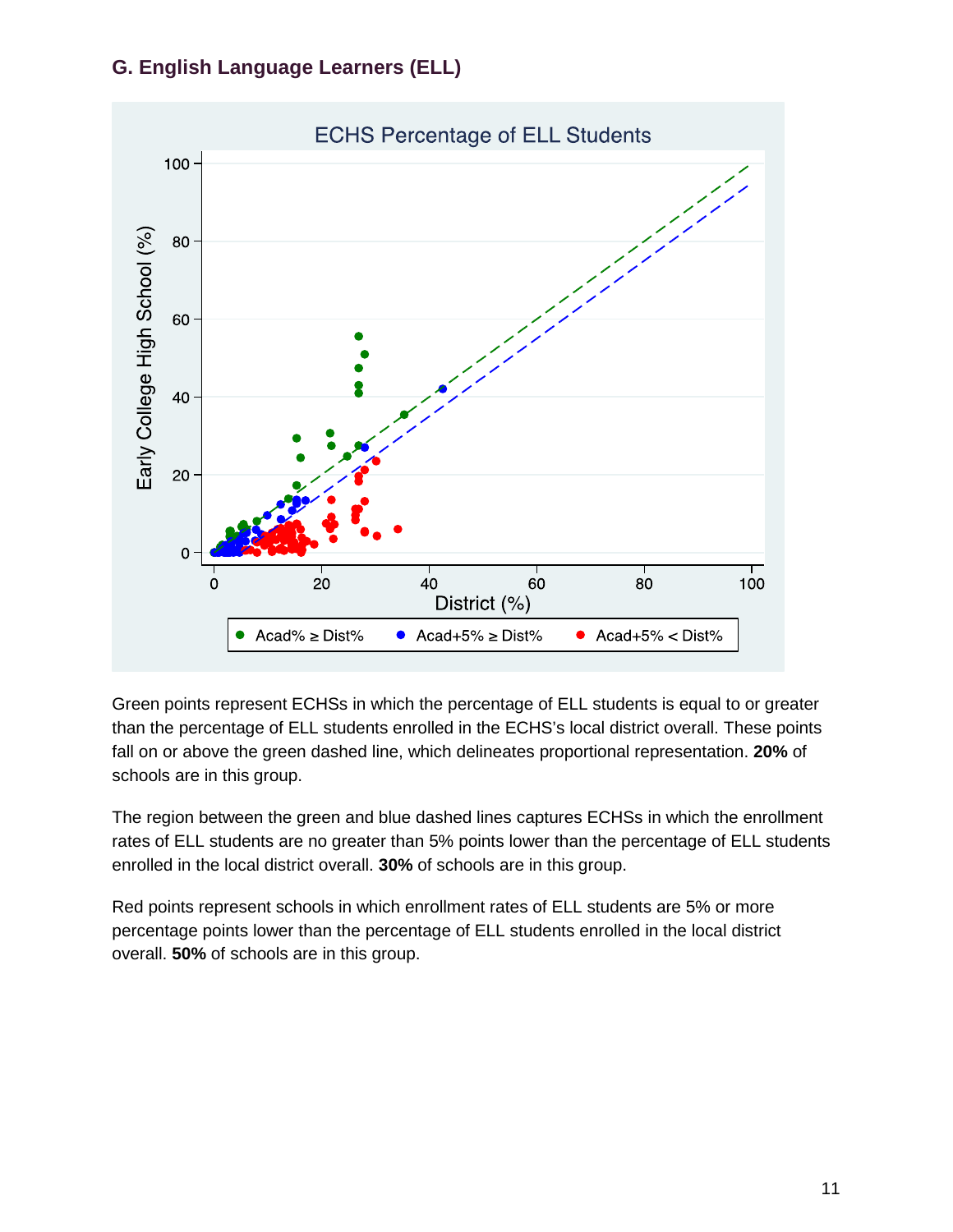#### Recommendations for Targets

Based on the above charts, JFF proposes the following targets for access. For the purpose of the Access metric category, JFF suggests that all ECHS models should meet the targets within the same timeframe. Therefore, there is no distinction between models and years (see recommendation 3). Rather, we would expect all ECHSs to meet the benchmarks identified in the category in which they fall under (Provisional, Early College, or Distinguished). If an ECHS does not meet the benchmarks for two consecutive years, they move into the Needs Improvement category (refer to draft 1 recommendations).

| <b>Data Indicator</b>                                                                     | <b>Provisional Early College</b>          | <b>Early College</b>                      | <b>Distinguished Early College</b> |
|-------------------------------------------------------------------------------------------|-------------------------------------------|-------------------------------------------|------------------------------------|
| ECHS proportionate to or over-<br>represents African American<br>students                 | No more than 10% points<br>under          | No more than 5% points<br>under           | Meets or over-represents           |
| ECHS proportionate to or over-<br>represents Hispanic students                            | No more than 10% points<br>under          | No more than 5% points<br>under           | Meets or over-represents           |
| ECHS proportionate to or over-<br>represents economically<br>disadvantaged students       | No more than 10% points<br>under          | No more than 5% points<br>under           | Meets or over-represents           |
| ECHS proportionate to or over-<br>represents males                                        | No more than 20% points<br>under          | No more than 10% points<br>under          | No more than 5% points<br>under    |
| ECHS proportionate to or over-<br>represents at-risk students for<br>incoming 9th graders | No more than 20% points<br>under          | No more than 15% points<br>under          | No more than 5% points<br>under    |
| ECHS proportionate to or over-<br>represents ELL, and SWDs *                              | Not taken into account for<br>designation | Not taken into account for<br>designation | No more than 5% points<br>under    |

\* Based on feedback from interviews and focus groups with key ECHS stakeholders across Texas, as well as JFF's knowledge of ECHS data and best practices nationwide, we recommend that proportional enrollment of English Language Learners and Students with Disabilites only be a factor for consideration in the Distinguished Early College status. While JFF encourages all ECHSs to provide targeted outreach and recruitment for students in these subgroups, and we urge ECHSs to strive for proportional enrollment and retention of these students, we recognize that some ECHSs may have structural, financial, and/or staffing considerations that may constrain their ability to serve these subgroups effectively.